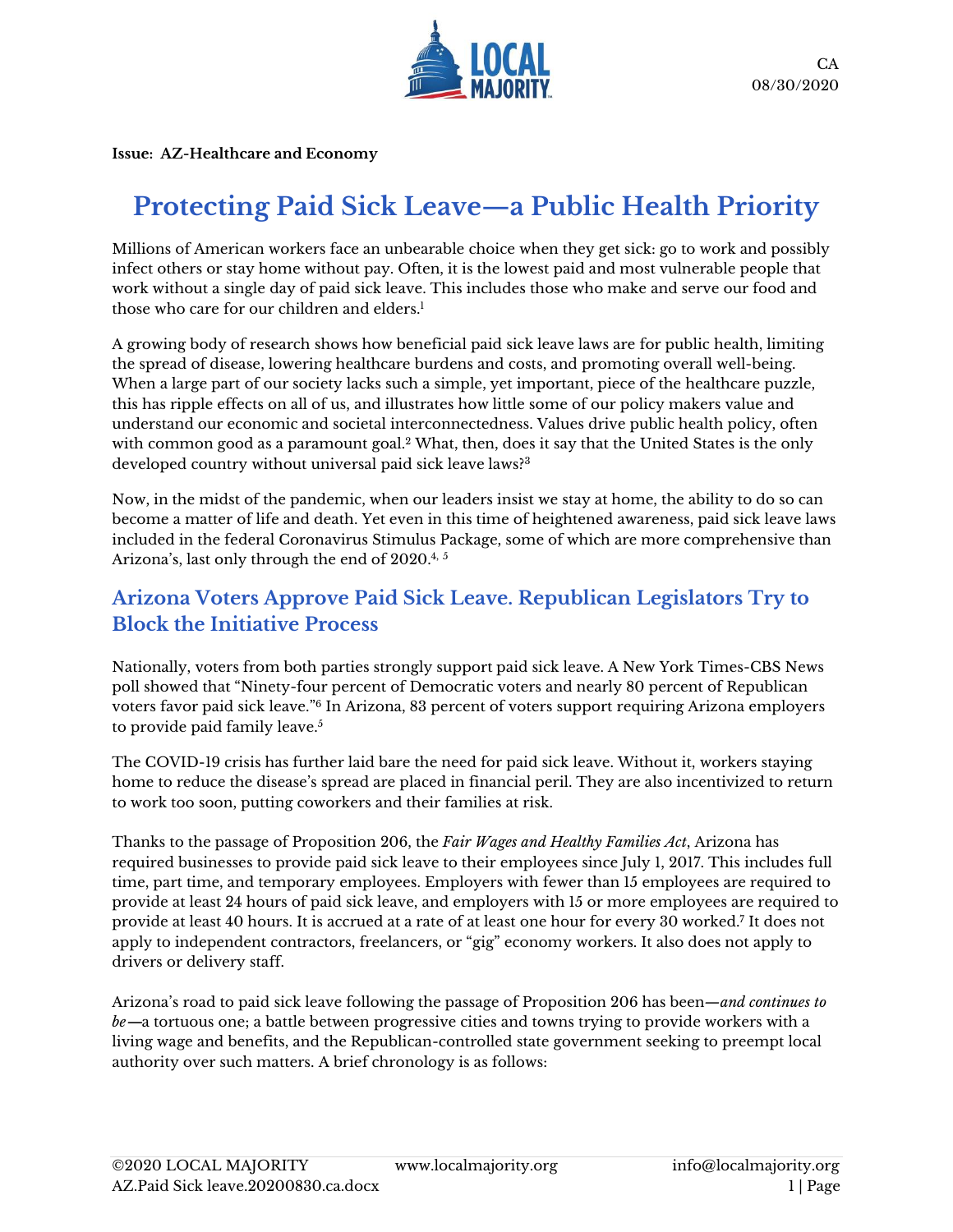

- 2006: By a nearly 2-to-1 margin, voters pass Proposition 202, the "Arizona Minimum Wage Act," raising the state minimum wage and giving cities and towns the right to enact local wage and benefits ordinances.<sup>8</sup>
- 2013: HB 2280, partisan legislation with the intent of preempting local governments from setting the minimum wage or other benefits above those stipulated by the state, is signed into law.<sup>9</sup>
- 2015: The Maricopa County Superior Court rules that this new law violates Arizona's Voter Protection Act of 1998, which dictates that the state cannot go against the will of the people by changing or repealing laws created by citizen initiative, except by a  $3/4$  vote of the legislature.<sup>10, 11</sup>
- 2015: The Tempe City Council considers requiring businesses to provide paid sick leave to their employees.<sup>12</sup>
- January 2016: Despite the 2015 court ruling, in his "State of the State" speech, Governor Ducey threatens to withhold state funds from any Arizona city or town that attempts to make the minimum wage or employment benefits more generous than state requirements.<sup>13</sup>
- February 2016: With significant funds at risk, the Tempe City Council drops its push for paid sick leave.<sup>14</sup>
- Spring 2016: Republican House Bill 2579, preempting local governments from regulating nonwage employee benefits, passes the house and senate along strict party lines. This is another partisan attempt at an end-run against Prop 202. The legislation is enacted in May.<sup>15</sup>
- November 2016: Voters approve Proposition 206, the "*Fair Wages and Healthy Families Act*," raising the minimum wage statewide and mandating paid sick leave.<sup>16</sup>
- March 2017: The Arizona Supreme Court unanimously rejects an argument by the Arizona Chamber of Commerce and Industry—with support from the Goldwater Institute—that Proposition 206 is unconstitutional.<sup>17, 18</sup>
- July 1, 2017: Proposition 206 makes paid sick leave the law in Arizona.<sup>19</sup>
- February 2019: The 2016 preemption law (HB 2579) is ruled unconstitutional by the Arizona Court of Appeals for violating the will of voters, as reflected in Proposition 202, regarding the setting of local minimum wages and nonwage benefits.<sup>20</sup>

Thus far Propositions 202 and 206 have prevailed against multiple assaults. But Republicans are not taking this defeat lying down. At the time of the 2017 court ruling, Governor Ducey responded, "The Supreme Court has spoken. We're going to follow the law."<sup>21</sup> However, having failed to achieve their goal with preemption or through the courts, Republicans are now waging war on the citizen initiative process itself. By legislating new restrictive requirements on these initiatives, they have been making it increasingly difficult for Arizonans to get measures on the ballot. This attack on citizens' rights is patently anti-democratic. 22

Republicans may also attempt to erode paid sick leave by passing more restrictive preemption measures. They have already chipped away at Proposition 202, the "Arizona Minimum Wage Act," in this way. A 2019 budget reconciliation law (HB 2756), which passed along party lines, amends the minimum wage regulation by penalizing cities that adopt a minimum wage that is higher than the state level. It requires the state to "assess and collect from a county, city, or town an amount to reimburse the state" for the costs associated with that locality's increased minimum wage." <sup>23</sup> This has had a chilling effect on local governments wanting to ensure a living wage for their residents, as would a similar measure targeting local sick leave requirements.

[For more information see Local Majority papers: *Attack on Democracy: [Republicans](https://www.localmajority.org/wp-content/uploads/2020/06/AZ.Voter_Suppression.060152020.KP_-1.pdf) Suppress Voting and Silence [Citizens](https://www.localmajority.org/wp-content/uploads/2020/06/AZ.Voter_Suppression.060152020.KP_-1.pdf)* and *[Preemption](https://www.localmajority.org/wp-content/uploads/2020/08/AZ.Preemption_PublicHealth.20200818.PG_.EL_.jr_.pdf) is Hazardous to Your Health*.]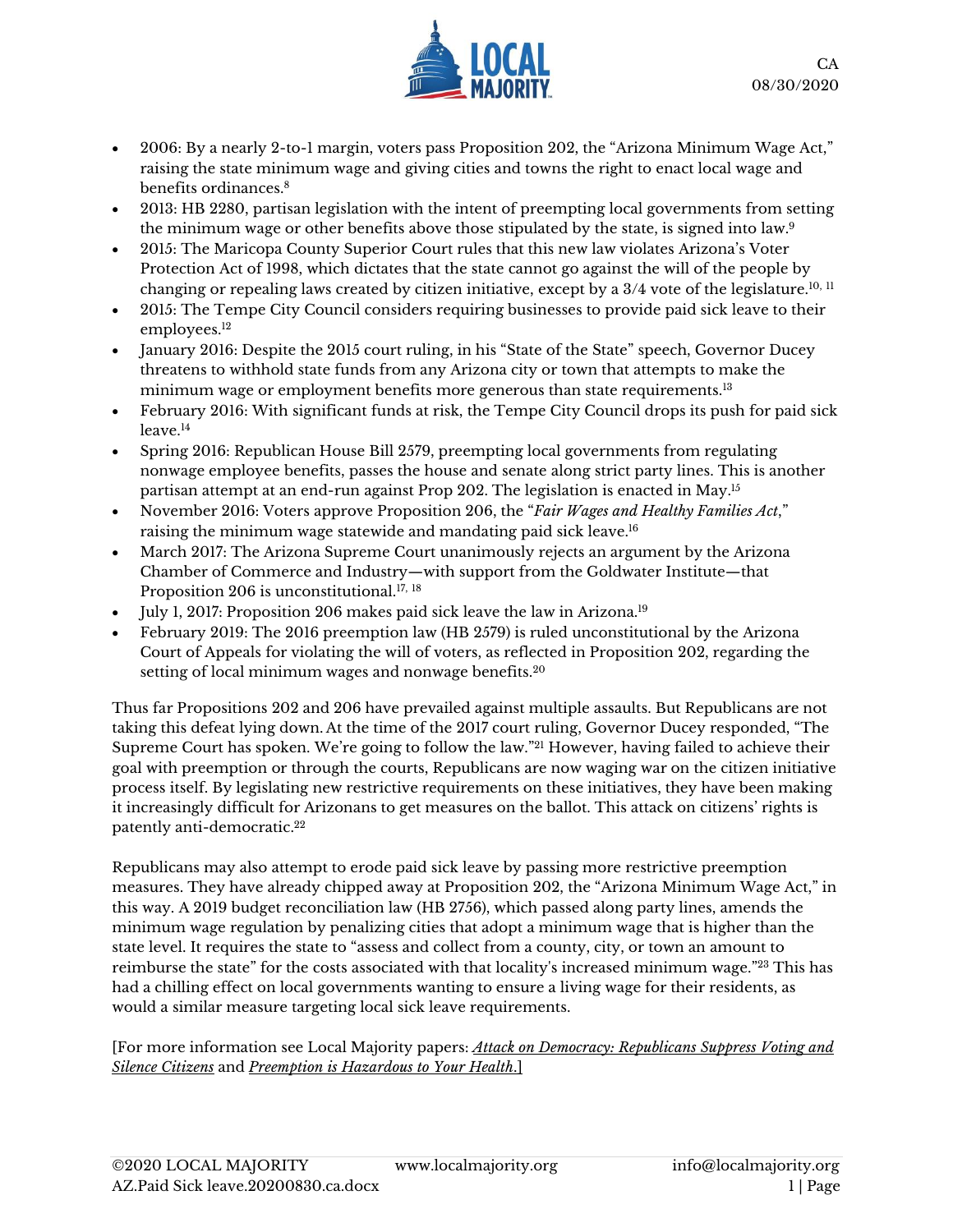

# **Benefits of Paid Sick Leave**

A growing body of research shows the economic and public health benefits of offering paid sick leave, which include:

- Easing pressure on emergency rooms. Those without paid sick leave visit emergency rooms for their own care at twice the rate as others and 2.5 times as often for their children.<sup>24</sup> This drives up employers' insurance costs. Conversely, paid sick leave decreases these costs. These preventable visits to emergency rooms by those lacking sick leave benefits are estimated to cost the U.S. \$1.1 billion annually.<sup>25</sup>
- Improving preventive care. Those with paid sick leave are more likely to use preventive care for themselves and their children, including flu shots, vaccines, and cancer screenings. The result: fewer prolonged illnesses and fewer days off.<sup>26</sup>
- Improved morale. Paid sick leave benefits lead to more productive workers and are proven to reduce turnover. <sup>27</sup> Lower turnover drives down the costs associated with hiring and training.<sup>28</sup>
- Aggregate economic benefits. In the year after passage of a paid-sick-leave requirement, growth in the number of employers in Seattle exceeded that in surrounding Bellevue, Tacoma, and Everett.<sup>29</sup> San Francisco experienced much the same in the sectors most affected by its new paid sick leave laws.<sup>30</sup>

# **Answers to Arguments Against Paid Sick Leave**

Many businesses worry about paid sick leave driving costs up which could force them to raise prices or cut jobs and work hours. A large random survey of companies in Connecticut—the first state to require paid sick leave—showed that employers experienced minimal to no increase in costs and minor administrative burdens. While there was strong opposition to the laws ahead of enactment, that changed to support from a vast majority of companies after implementation.<sup>31</sup>

Some opponents fear that employees would take advantage of new benefits. Research in San Francisco showed the opposite. Employees were given nine days of paid sick leave; on average they took three.<sup>32</sup> A study in New York City had much the same result.<sup>33</sup> Few employers reported abuses after passage of Connecticut's law. Indeed, many commented on improved morale.<sup>34</sup>

The best arguments to counter objections to paid sick leave are the profitable companies that provide it.<sup>35</sup> In-N-Out Burger, where paid sick leave is standard, stands out in the fast-food industry in which many employers insist it is unaffordable. Stop & Shop, Aldi, and Fred Meyer show that even in the traditionally low-margin grocery industry, businesses can thrive while offering paid sick leave.<sup>36</sup>

# **Federal Coronavirus Stimulus Package and Its Exclusions**

In the midst of the COVID-19 pandemic, the federal government has temporarily instituted national paid sick leave benefits via the Families First Coronavirus Response Act (FFCRA), as further amended and clarified in the Coronavirus Aid, Relief, and Economic Security (CARES) Act.<sup>37</sup> A rare bipartisan acknowledgement of the benefits of keeping sick employees from the workplace—where they could spread COVID-19 to co-workers—precipitated the rush to enact the law. Yet, after spirited debate pitting perceived business interests against public health, and over economists' objections, lawmakers carved out sizeable exclusions.<sup>38</sup>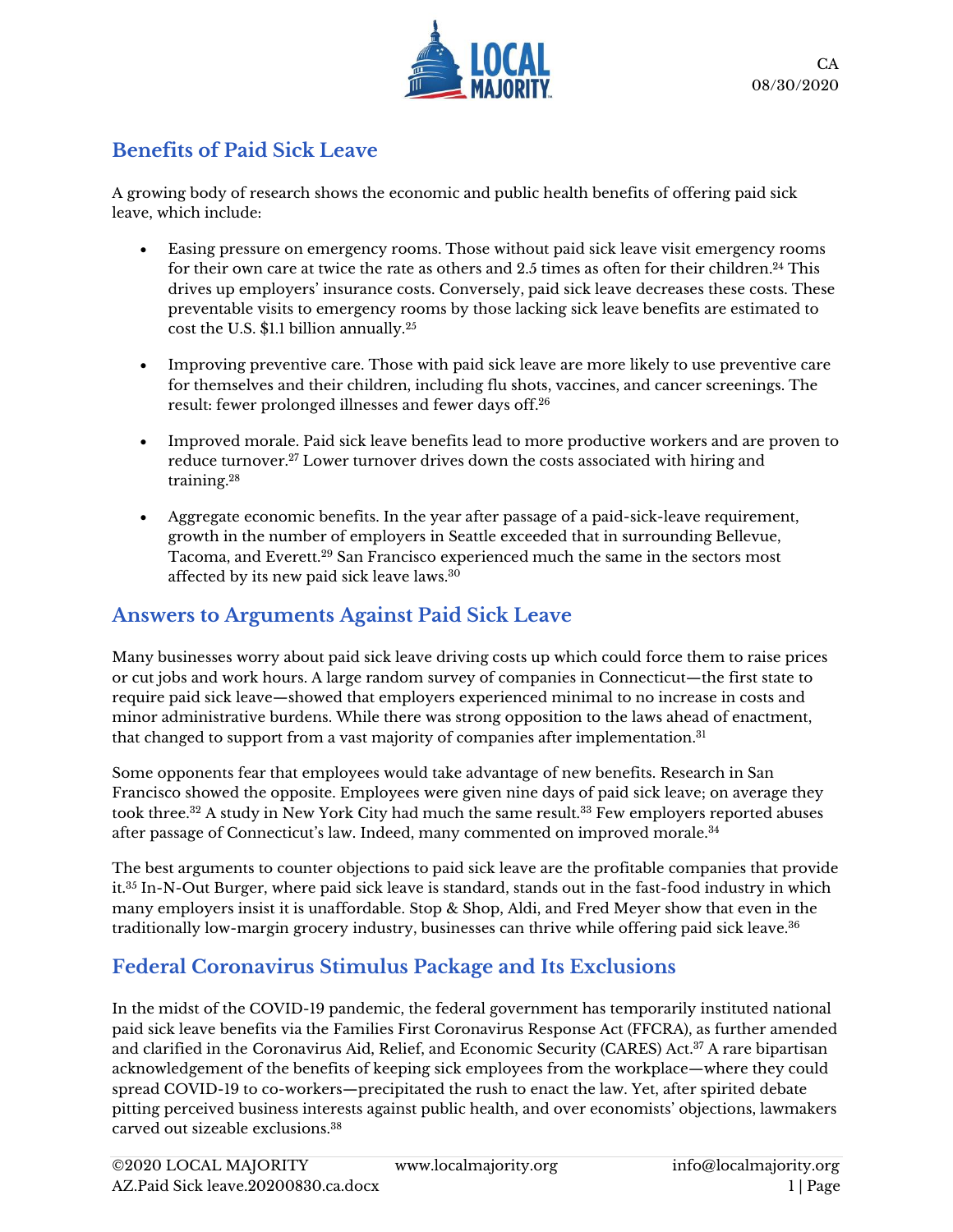

The bill has, in the words of the *New York Times'* Editorial Board, "a giant hole" that affects many of those most in need. According to the Times, the legislation "doesn't actually guarantee paid sick leave to most American workers."<sup>39</sup> The editorial continues, "In fact, the bill guarantees sick leave only to 20 percent of private-sector workers. Big employers like McDonald's and Amazon are not required to provide any paid sick leave, while companies with fewer than 50 employees can seek hardship exemptions from the Trump administration." *(See Appendix B for a summary of the law.)*

Since passage of the stimulus package, the number of those left out has been difficult to measure given the turmoil of business closures and reduced workforces. Here is what we know:

- Companies with fewer than 50 workers may request relief from the family and sick-leave mandate if it threatens their viability. Nationally, roughly 12 million civilians work for small companies.<sup>40</sup> In Arizona, as of 2014, small businesses employed 44.4% of the private workforce<sup>41</sup>
- Companies with more than 500 employees are excluded under this law. Of the 59 million employees of large companies, roughly 6.5 million had no paid sick leave benefits in 2019. Companies employing professionals more often have paid sick leave, though their plans vary considerably; some may not cover the needs presented by this pandemic. Industries most likely to lack paid sick leave include food services, big box retailers, the grocery industry, and businesses that classify many of their workers as contractors, like ride services. <sup>42</sup>
- Health care providers and emergency responders can be excluded from the package at the Labor Secretary's discretion.

As noted, Arizona has required paid sick leave for employees since July 1, 2017, including full time, part time, and temporary employees. In some cases, Arizona's law is more generous than the CARES Act since employers with fewer than 15 employees are required to provide at least 24 hours of paid sick leave, and employers with 15 or more employees are required to provide at least 40 hours. It still does not apply to independent contractors, freelancers, or "gig" economy workers, so legislators may need to look to future provisions of the Federal law until states figure out how to handle this new, growing element of the workforce.

# **Opposition to the CARES Act from Arizona Senator Martha McSally**

Arizona Republican Senator Martha McSally voted against a Democratic amendment to the Coronavirus relief package that would have expanded coverage to every worker, not just those working for employers with 50 to 500 workers.<sup>43</sup> Moreover, Republican lawmakers from Arizona encouraged the federal government not to provide additional funding to states that are coping with severe budget shortfalls due to the pandemic. Arizona has a projected deficit of more than a billion dollars.<sup>44</sup> The ultra-conservative American Legislative Exchange Council (ALEC) strongly argued that "bailing out" the states would be "harmful to taxpayers, federalism, and ultimately the states themselves."<sup>45</sup> McSally has a long history of voting against health care and repeatedly voted for resolutions to repeal the Affordable Care Act. 46

### **The ALEC Effect**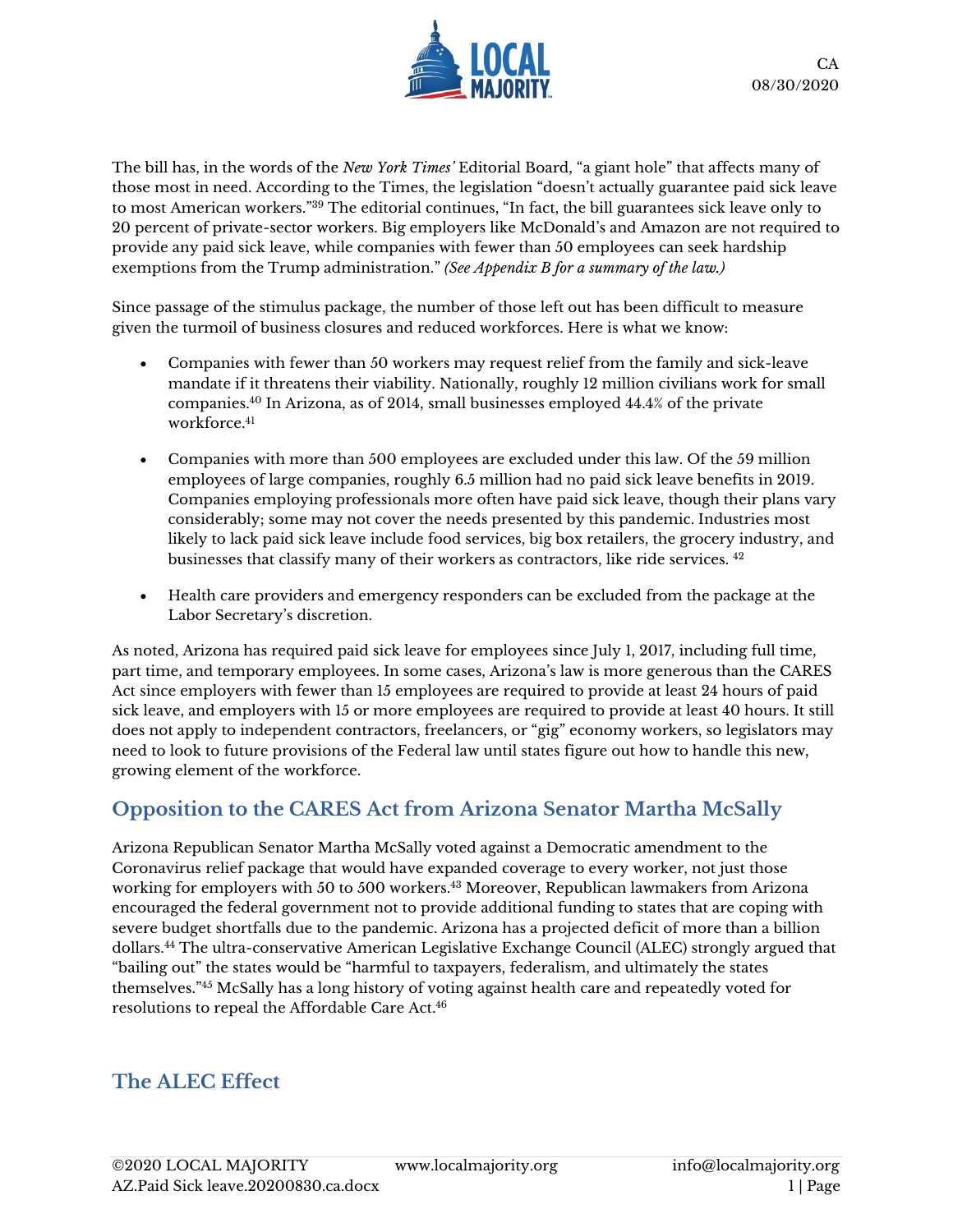

The strongest opponents of paid sick leave are those who persistently push for limited government regulations regardless of public sentiment or demonstrated business and public-health benefits. ALEC is a powerful lobbying organization that opposes business regulations—many related to workers' rights—and has steadfastly opposed paid sick leave<sup>47</sup>. It has been led and largely funded by Charles Koch, and before his death, David Koch. Members include businesses and almost a quarter of elected state senators. ALEC writes "model" legislation that legislators then introduce in their states. ALEC pushes its agenda even in the face of overwhelmingly positive voter sentiment for change.<sup>48</sup>

Arizona Republican law makers are deeply involved with ALEC, and rely on them for writing legislation.<sup>49</sup> Twenty-six Republican members of the Arizona House of Representatives and 12 Republican members of the Senate are either members of ALEC or attended their 2018 or 2019 Annual Meeting.<sup>50</sup> Part of the reason for this reliance may be that Arizona legislators are paid relatively poorly compared to others in their profession, pressuring them to depend on lobbyists for research and other information. As an example, in 2017, a lawmaker in Arizona made \$24,000 a year. By contrast, a lawmaker in neighboring California made \$100,113.<sup>51</sup> Not surprisingly, ALEC and its member corporations foot the bill for many lawmakers to attend their conferences and meetings and provide opportunities for campaign fundraising. This cannot help but create an implicit conflict of interest for elected officials.<sup>52</sup>

The connections between ALEC and Arizona lawmakers run very deep. The *Capitol Times* on August 23, 2019, reported a tweet by Chris Herstam, a political consultant, "I never thought I'd see a sitting AZ Supreme Court Justice standing w/his GOP legislator wife & the gov. who appointed him at an ALEC annual meeting. ALEC & the wife write the laws, Ducey signs them into law & Bolick rules on them. Something is very wrong with this picture." 53

Additionally, there are industry-specific groups that oppose worker benefits, including the National Restaurants Association, the National Retail Federation, and the Retail Industry Leaders Association. Many of the largest companies in these industries also make significant lobbying contributions.<sup>54, 55</sup>

# **Examples of How Large Companies Do or Don't Protect Employees**

Some large companies already offer varying levels of paid sick leave; some do not. The health risks of COVID-19 prompted some to offer or to improve paid leave benefits. Even so, many do not match the mandates of the stimulus package: two weeks at full pay and an additional ten weeks at partial pay.

Before the pandemic, Darden (owner of the Olive Garden), the largest full-service food company, offered no paid sick leave and spent millions lobbying against such benefits. It led efforts in 15 states to fight paid sick leave. $^{56}$  After the pandemic, it added paid sick leave for 180,000 hourly workers. $^{57}$ 

McDonalds recently expanded their paid sick leave to 14 days for those quarantined. But these benefits only cover corporate-owned stores and leave franchises—90% of stores—to decide their own policies. <sup>58</sup> This bifurcation figured in a five-year dispute with employees who had filed a class action suit about another issue. The National Labor Relations Board, under Trump's administration, decided the corporation was not jointly responsible for franchises.

Walmart, America's largest employer, raised hourly wages and benefits in 2018 which led to a fiveyear low in turnover. In 2019 they improved paid sick leave benefits and added attendance bonuses.<sup>59</sup> In reaction to the pandemic, they have raised the number of paid sick days matching those of the Stimulus Package. But still 27% of their workers feel they have no access to paid time off.<sup>60</sup>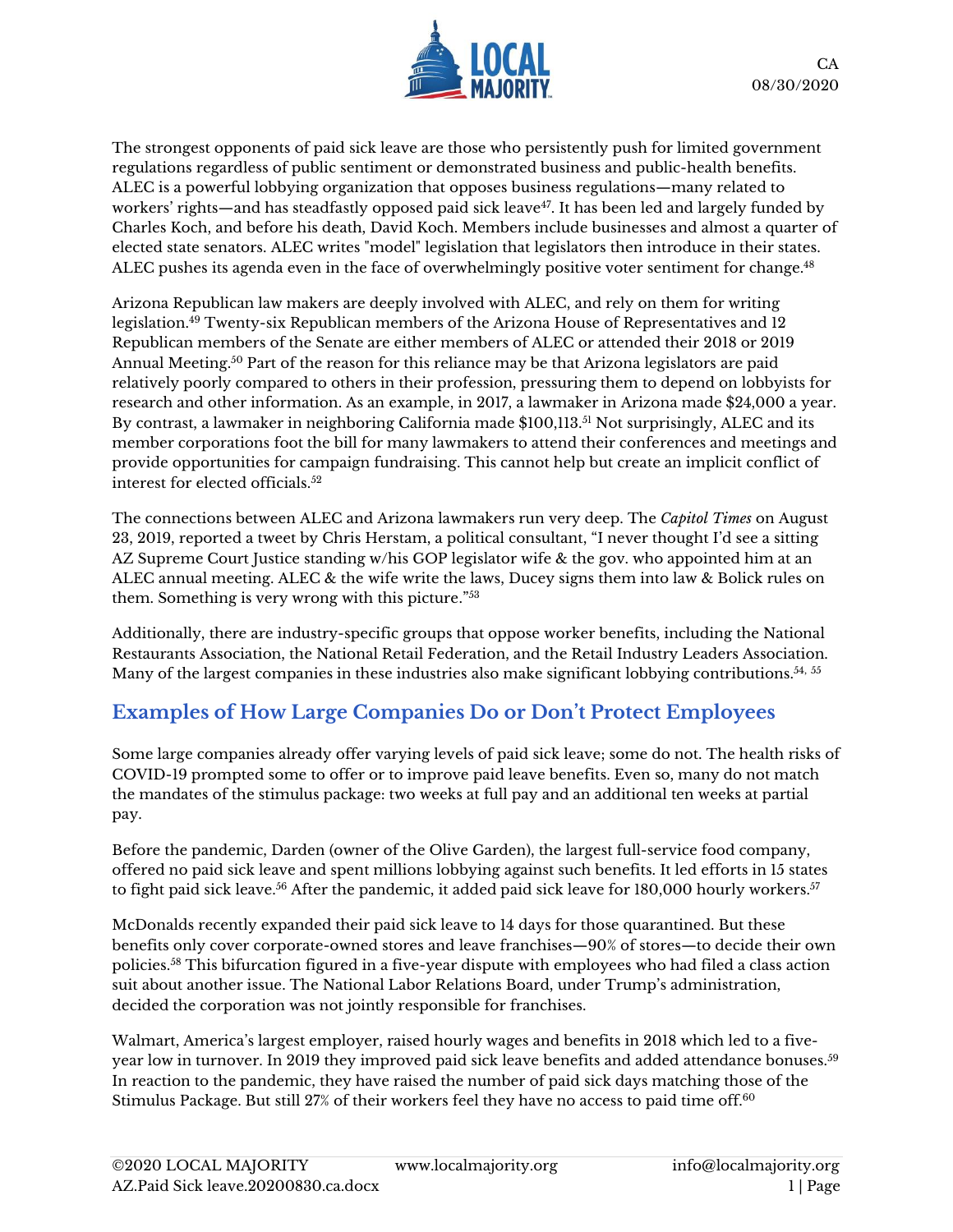

In fact, many large companies offer some level of paid sick leave, but still have employees who say they have no access to these benefits. Why? It's unclear—it may be due to ineffective communication, pressure from supervisors, or too many administrative burdens. <sup>61</sup> The following schematic from surveys collected by the *New York Times* compiled from February 2018 to November 2019 shows estimated workers without paid sick leave, including workers who may be legally entitled to paid sick leave, "but reported they did not believe they were able to take the paid sick leave." $^{62}$ 



#### Estimated workers without paid sick leave

Notes: Based on surveys collected between February 2018 and November 2019. Walmart data from March 2019 to November 2019, following a change in its sick leave policy. Includes workers who may be legally entitled to paid sick leave, but reported that they did not believe they were able to take paid sick leave. Sources: Shift Project; Reference USA. . By The New York Times

Thanks to Proposition 206, even employees of companies who would not otherwise provide paid sick leave now have this benefit in Arizona. This demonstrates how crucial the citizen initiative process is to protecting Arizonans.

### **Conclusion**

The COVID-19 pandemic has highlighted how many of our lowest-paid workers serve important roles in our society. The government considers bus drivers, farm workers, and hospital janitors "essential workers." $^{63}$  The Pew Research Center reported in 2017 that 85% of Americans they surveyed felt workers should receive paid leave to deal with serious health conditions.<sup>64</sup> Now is the time to insist that our public health interests and popular sentiment prevail over special interests, and give workers the benefit of paid sick leave for the long-term—not just during crisis conditions.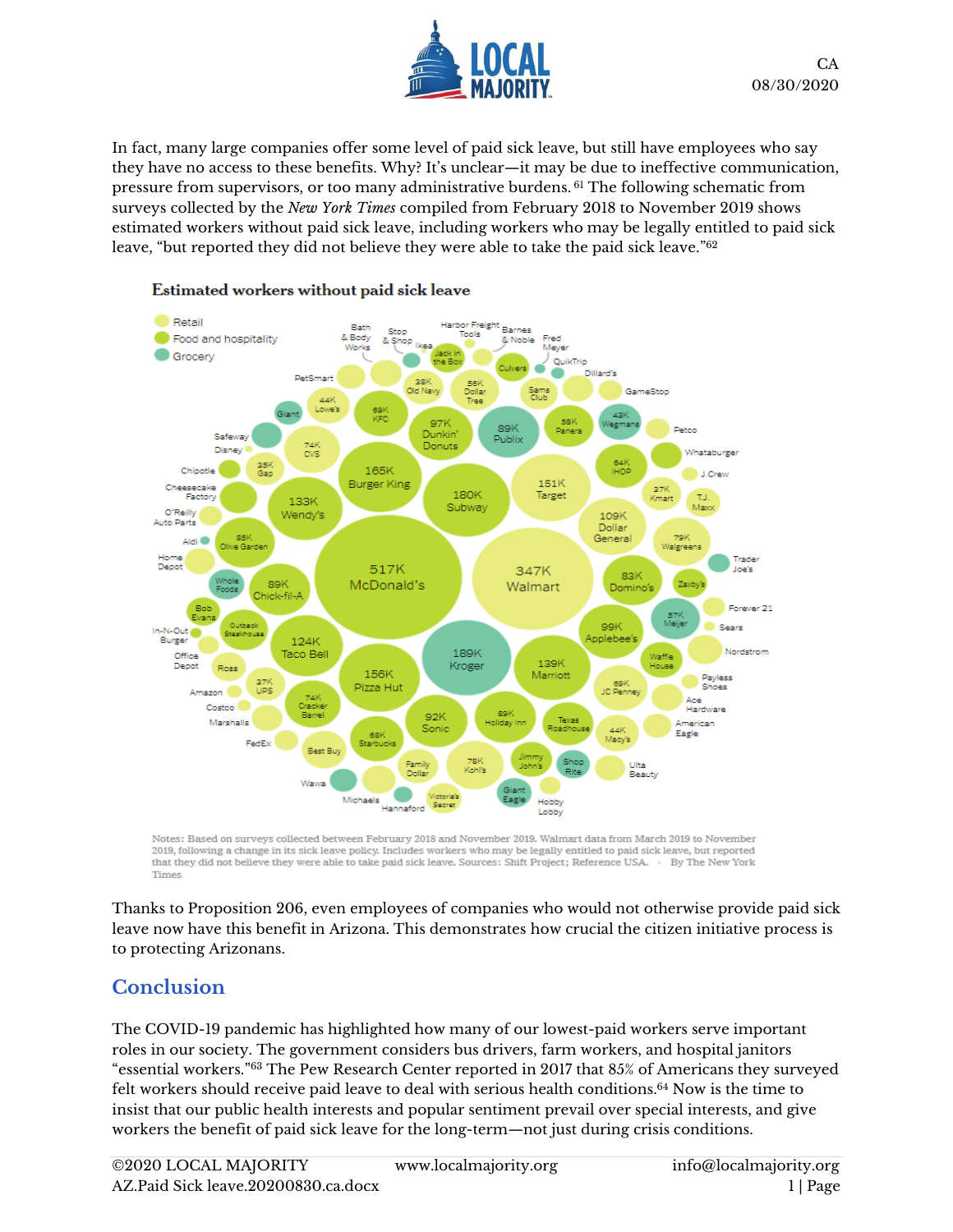

As demonstrated by their support of the 2016 *Fair Wages and Healthy Families Act*, a majority of Arizona voters support requiring employers to provide paid sick leave for their employees. Despite efforts to limit similar bills by restricting the initiative process, Arizonans have shown at the ballot box that they do not want sick employees to choose between going to work sick and losing their livelihoods. It is up to the Democrats to lead the effort and win the war that Republicans are now waging on the citizen initiative process and protect workers' rights. It is an attack not only on democratic principles, but also on citizen rights that can have deadly consequences.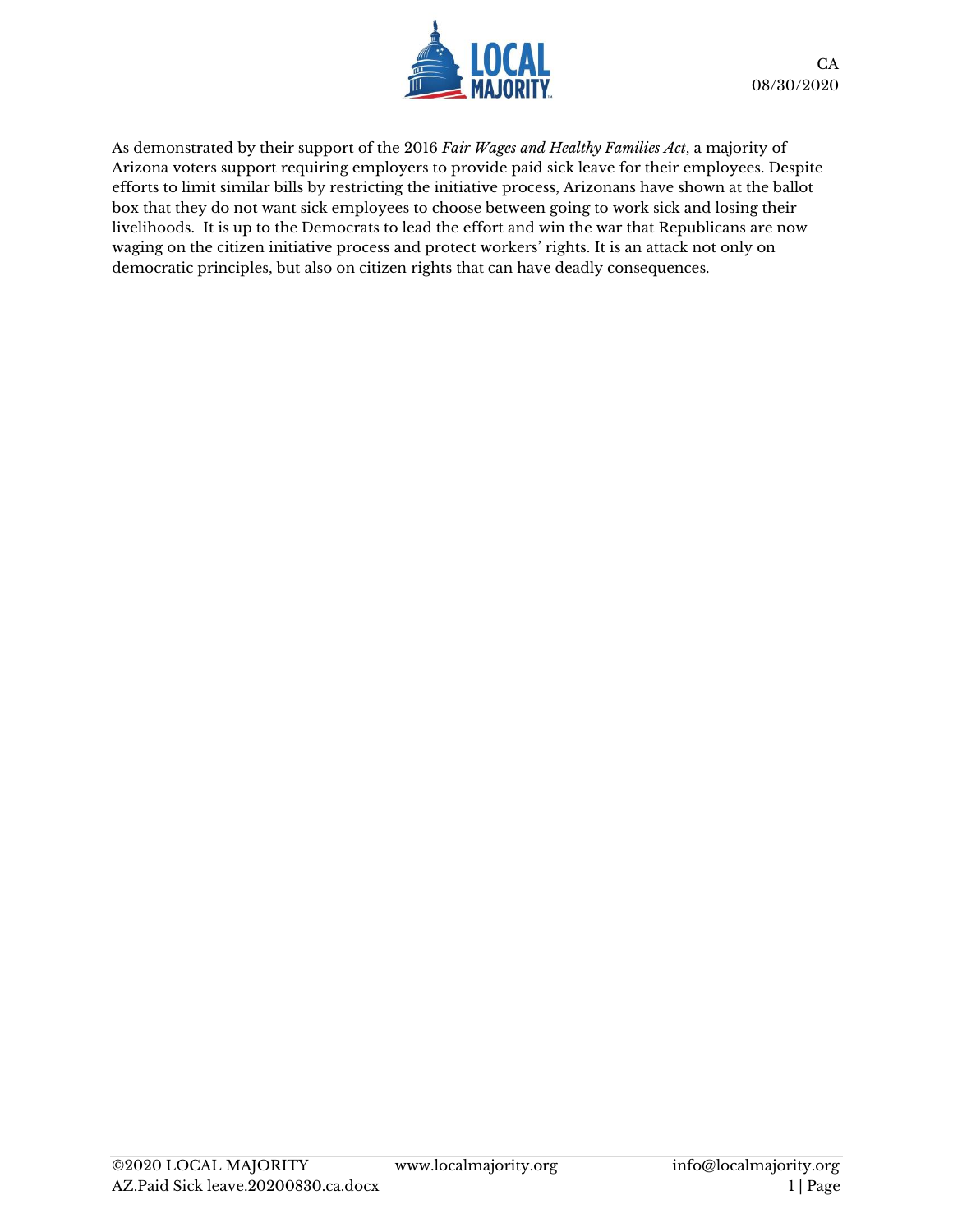

#### **Appendix A–Summary of Arizona Paid Sick Leave (Fair Wages and Healthy Families Act) 65,** <sup>66</sup> **(Superseded by Federal Families First Coronavirus Response Act, Appendix B)**

Companies must award their employees paid sick leave.

For employers with fifteen or more employees:

- Employees entitled to earn and accrue a minimum of one hour of paid sick leave for every 30 hours worked
- Employees may only accrue or use more than 40 hours of paid sick leave per year unless the employer allows higher accrual and use limits.

For employers with fewer than fifteen employees:

- Employees entitled to earn and accrue a minimum of one hour of paid sick leave for every 30 hours worked.
- Employees may only accrue or use more than 24 hours of paid sick leave per year unless the employer allows higher accrual and use limits.

# **Appendix B–Summary of Federal Families First Coronavirus Response Act (in effect through December 31, 2020) 67**

All employers must provide paid sick leave as follows:

- Employees receive up to two weeks full pay if they are experiencing Covid-19 symptoms or are officially quarantined. Pay is calculated at the higher of their regular pay rate or minimum wage up to \$511 per day.
- Employees receive up to two weeks at two-thirds of full pay if they are caring for someone officially quarantined or caring for a child whose school is closed. Pay is calculated at twothirds of the higher of their regular pay rate or minimum wage up to \$200 per day.
- Employees may receive an extension of 10 weeks for family and medical leave at two-thirds pay if they are caring for a child under 18 years of age whose school or child-care provider is closed due to Covid-19.

• Part-time employees are covered based on their average number of weekly hours worked. Exclusions from the law:

- Large companies with more than 500 employees.
- Small companies with fewer than 50 employees that file for an exemption due to business viability concerns.
- State and federal employees (covered under respective laws).
- Seasonal workers.
- Independent contractors receiving 1099s.

Eligibility requirements include:

• Employees must have worked more than 30 days at a company.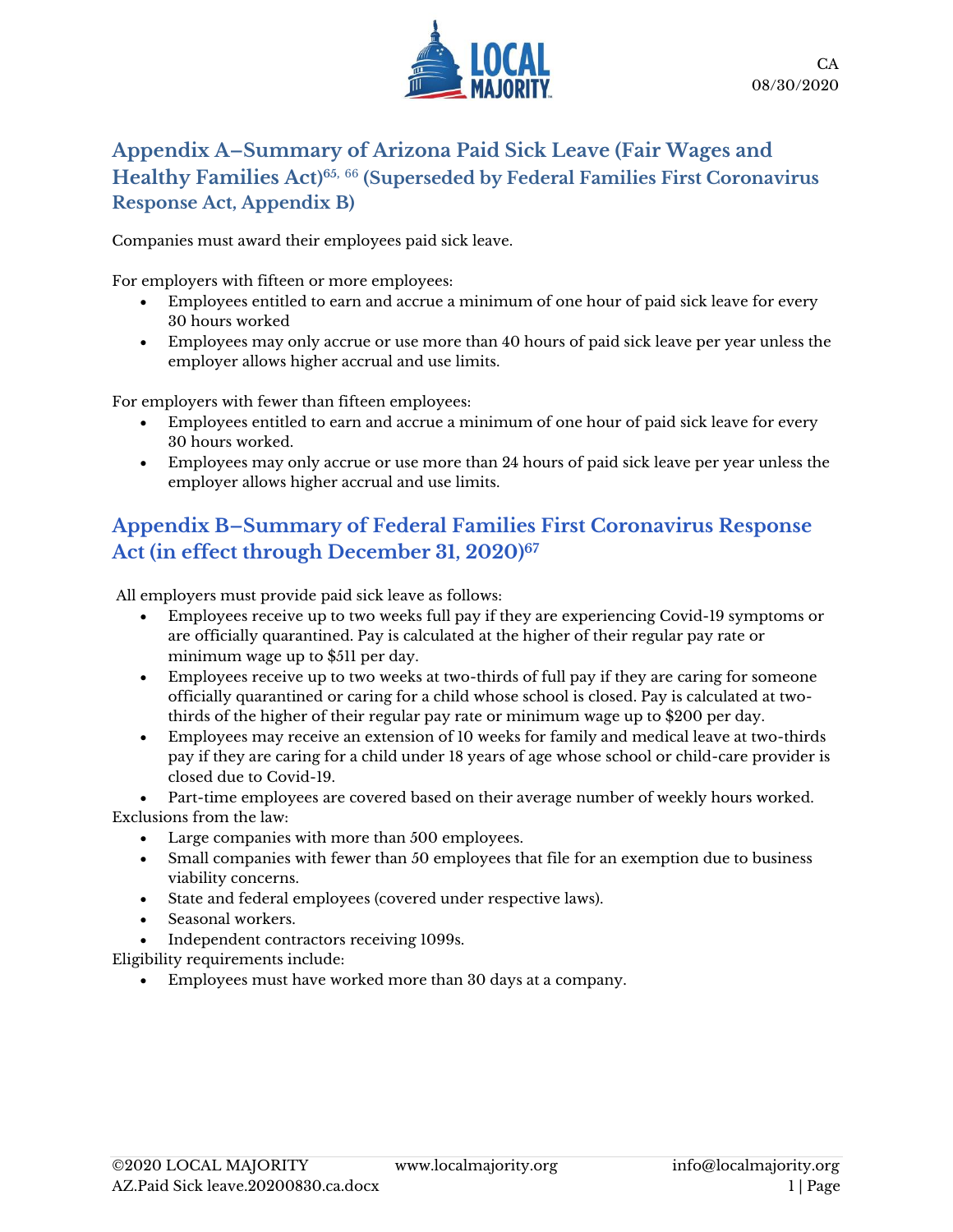

 [https://www.inflectionhr.com/blog/arizona-sick-leave-the-complete-guide-to-management-compliance](https://www.inflectionhr.com/blog/arizona-sick-leave-the-complete-guide-to-management-compliance-and-policies)[and-policies](https://www.inflectionhr.com/blog/arizona-sick-leave-the-complete-guide-to-management-compliance-and-policies)

<https://www.natlawreview.com/article/covid-19-and-arizona-paid-sick-leave-law-us>

 [https://www.csmonitor.com/Business/2018/0925/Cities-battle-their-states-over-paid-sick-leave-policy](about:blank) [https://stateinnovation.org/press/for-third-year-in-a-row-arizonans-reject-trickle-down-policies-in](https://stateinnovation.org/press/for-third-year-in-a-row-arizonans-reject-trickle-down-policies-in-favor-of-investment-in-education-and-health-care-poll-highlights-voters-support-for-progressive-policy-solutions/)[favor-of-investment-in-education-and-health-care-poll-highlights-voters-support-for-progressive-policy](https://stateinnovation.org/press/for-third-year-in-a-row-arizonans-reject-trickle-down-policies-in-favor-of-investment-in-education-and-health-care-poll-highlights-voters-support-for-progressive-policy-solutions/)[solutions/](https://stateinnovation.org/press/for-third-year-in-a-row-arizonans-reject-trickle-down-policies-in-favor-of-investment-in-education-and-health-care-poll-highlights-voters-support-for-progressive-policy-solutions/)

<https://www.azica.gov/frequently-asked-questions-about-wage-and-earned-paid-sick-time-laws>

[https://ballotpedia.org/Arizona\\_Minimum\\_Wage,\\_Proposition\\_202\\_\(2006\)](https://ballotpedia.org/Arizona_Minimum_Wage,_Proposition_202_(2006))

<https://legiscan.com/AZ/bill/HB2280/2013>

[https://ballotpedia.org/Arizona\\_Minimum\\_Wage,\\_Proposition\\_202\\_\(2006\)](https://ballotpedia.org/Arizona_Minimum_Wage,_Proposition_202_(2006))

[https://ballotpedia.org/Arizona\\_Voter\\_Protection,\\_Proposition\\_105\\_\(1998\)](https://ballotpedia.org/Arizona_Voter_Protection,_Proposition_105_(1998))

<sup>12</sup> [https://www.azcentral.com/story/news/local/tempe/2015/09/16/tempe-paid-sick-days-private](https://www.azcentral.com/story/news/local/tempe/2015/09/16/tempe-paid-sick-days-private-companies/72314032/)[companies/72314032/](https://www.azcentral.com/story/news/local/tempe/2015/09/16/tempe-paid-sick-days-private-companies/72314032/)

 [https://www.azcentral.com/story/news/arizona/politics/2016/01/11/doug-ducey-vows-tax-cuts-more](https://www.azcentral.com/story/news/arizona/politics/2016/01/11/doug-ducey-vows-tax-cuts-more-help-vulnerable-state-of-state/78633146/)[help-vulnerable-state-of-state/78633146/](https://www.azcentral.com/story/news/arizona/politics/2016/01/11/doug-ducey-vows-tax-cuts-more-help-vulnerable-state-of-state/78633146/)

<sup>14</sup> [https://www.azcentral.com/story/news/local/tempe/2016/02/27/state-threat-prompts-tempe-council](https://www.azcentral.com/story/news/local/tempe/2016/02/27/state-threat-prompts-tempe-council-drop-sick-leave-proposal/80712240/)[drop-sick-leave-proposal/80712240/](https://www.azcentral.com/story/news/local/tempe/2016/02/27/state-threat-prompts-tempe-council-drop-sick-leave-proposal/80712240/)

<https://legiscan.com/AZ/bill/HB2579/2016>

<https://www.azica.gov/labor-frequently-asked-questions-english>

<https://azcapitoltimes.com/news/2017/03/14/supreme-court-upholds-minimum-wage-law/>

 [https://ballotpedia.org/Arizona\\_Minimum\\_Wage\\_and\\_Paid\\_Time\\_Off,\\_Proposition\\_206\\_\(2016\)](https://ballotpedia.org/Arizona_Minimum_Wage_and_Paid_Time_Off,_Proposition_206_(2016)) <http://www.arizonapaidsickleave.com/>

 [https://www.natlawreview.com/article/arizona-court-appeals-strikes-down-law-restricting-local](https://www.natlawreview.com/article/arizona-court-appeals-strikes-down-law-restricting-local-governments-requiring)[governments-requiring](https://www.natlawreview.com/article/arizona-court-appeals-strikes-down-law-restricting-local-governments-requiring)

<https://azcapitoltimes.com/news/2017/03/14/supreme-court-upholds-minimum-wage-law/>

<sup>22</sup> [https://www.localmajority.org/wp-content/uploads/2020/06/AZ.Voter\\_Suppression.060152020.KP\\_-](https://www.localmajority.org/wp-content/uploads/2020/06/AZ.Voter_Suppression.060152020.KP_-1.pdf) [1.pdf](https://www.localmajority.org/wp-content/uploads/2020/06/AZ.Voter_Suppression.060152020.KP_-1.pdf)

<https://legiscan.com/AZ/bill/HB2756/2019>

 [https://www.nationalpartnership.org/our-work/resources/economic-justice/paid-sick-days/paid-sick](https://www.nationalpartnership.org/our-work/resources/economic-justice/paid-sick-days/paid-sick-days-attitudes-and-experiences.pdf)[days-attitudes-and-experiences.pdf](https://www.nationalpartnership.org/our-work/resources/economic-justice/paid-sick-days/paid-sick-days-attitudes-and-experiences.pdf)

 [https://iwpr.org/wp-content/uploads/wpallimport/files/iwpr-export/publications/B301-PSD&ED.pdf](about:blank) [https://www.ncbi.nlm.nih.gov/pubmed/28189802](about:blank)

<https://www.ncbi.nlm.nih.gov/pmc/articles/PMC3825168/>

<https://www.adeccousa.com/employers/resources/cost-of-turnover-calculator/>

https://www.seattle.gov/Documents/Departments/CityAuditor/auditreports/PSSTOUWReportwAppendi ces.pdf

 [https://iwpr.org/media/press-releases/iwpr-research-finds-job-growth-in-san-francisco-after-paid-sick](https://iwpr.org/media/press-releases/iwpr-research-finds-job-growth-in-san-francisco-after-paid-sick-days-law-enacted/)[days-law-enacted/](https://iwpr.org/media/press-releases/iwpr-research-finds-job-growth-in-san-francisco-after-paid-sick-days-law-enacted/)

[https://cepr.net/documents/good-for-buisness-2014-02-21.pdf](about:blank)

[https://iwpr.org/wp-content/uploads/wpallimport/files/iwpr-export/publications/A138\\_edited.pdf](https://iwpr.org/wp-content/uploads/wpallimport/files/iwpr-export/publications/A138_edited.pdf)

[https://www.huffpost.com/entry/who-really-takes-paid-](https://www.huffpost.com/entry/who-really-takes-paid-sic_b_11892588?section=us_business&guccounter=1)

[sic\\_b\\_11892588?section=us\\_business&guccounter=1](https://www.huffpost.com/entry/who-really-takes-paid-sic_b_11892588?section=us_business&guccounter=1)

<https://cepr.net/documents/good-for-buisness-2014-02-21.pdf>

[https://www.nytimes.com/2020/03/14/opinion/sunday/coronavirus-paid-sick-leave.html](about:blank)

[https://shift.berkeley.edu/paid-sick-leave-brief/](about:blank)

<https://home.treasury.gov/policy-issues/cares>

 [https://www.nationalpartnership.org/our-work/resources/economic-justice/paid-sick-days/paid-sick](about:blank)[days-improve-our-public-health.pdf](about:blank)

[https://health.iresearchnet.com/public-health/public-health-philosophy/](about:blank)

 [https://www.npr.org/sections/itsallpolitics/2015/07/15/422957640/lots-of-other-countries-mandate-paid](about:blank)[leave-why-not-the-us](about:blank)